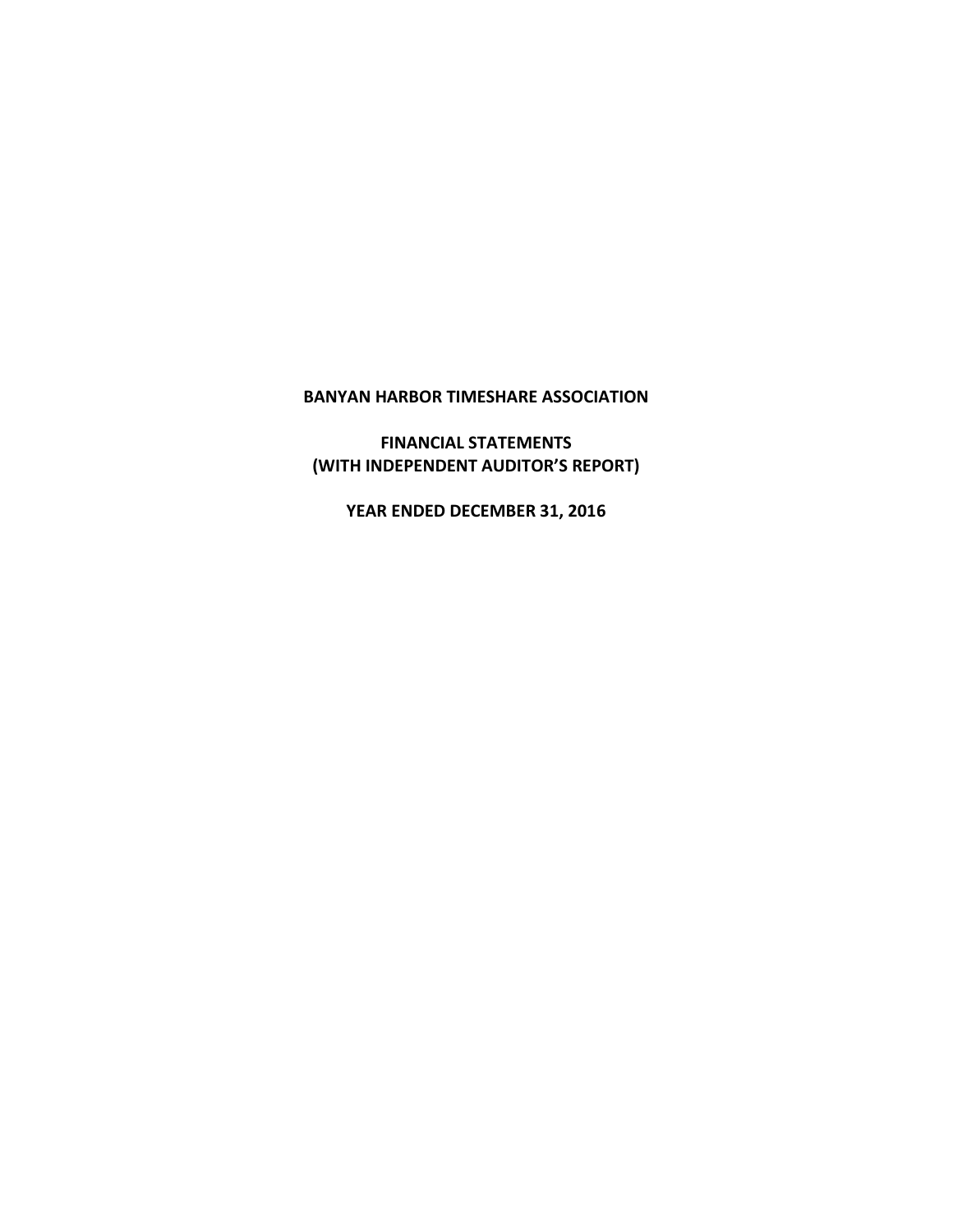### **TERRY S.C. WONG, CPA, INC.**

1188 Bishop Street, Suite 808 Honolulu, Hawaii 96813

Tel: (808) 521-1522 Fax: (888) 928-3781

Email: twongcpa@aol.com

## **INDEPENDENT AUDITOR'S REPORT**

To the Board of Directors of Banyan Harbor Timeshare Association

#### *Report on the Financial Statements*

We have audited the accompanying financial statements of the Banyan Harbor Timeshare Association, which comprise the balance sheet, for the year ended December 31, 2016, and the related statements of income, owners' equity and cash flows, and the related notes to the financial statements.

#### *Management's Responsibility for the Financial Statements*

Management is responsible for the preparation and fair presentation of these financial statements in accordance with accounting principles generally accepted in the United States of America described in Note 2; this includes the design, implementation, and maintenance of internal control relevant to the preparation and fair presentation of financial statements that are free from material misstatement, whether due to fraud or error.

#### *Auditor's Responsibility*

Our responsibility is to express an opinion on these financial statements based on our audit. We conducted our audit in accordance with auditing standards generally accepted in the United States of America. Those standards require that we plan and perform the audit to obtain reasonable assurance that the financial statements are free of material misstatement.

An audit involves performing procedures to obtain audit evidence about the amounts and disclosures in the financial statements. The procedures selected depend on the auditor's judgment, including the assessment of the risks of material misstatement of the financial statements, whether due to fraud or error. In making those risk assessments, the auditor considers internal control relevant to the entity's preparation and fair presentation of the financial statements in order to design audit procedures that are appropriate in the circumstances, but not for the purpose of expressing an opinion on the effectiveness of the entity's internal control. Accordingly, we express no such opinion. An audit also includes evaluating the appropriateness of accounting policies used and the reasonableness of significant accounting estimates made by management, as well as evaluating the overall presentation of financial statements.

We believe that the audit evidence we have obtained is sufficient and appropriate to provide a basis for our audit opinion.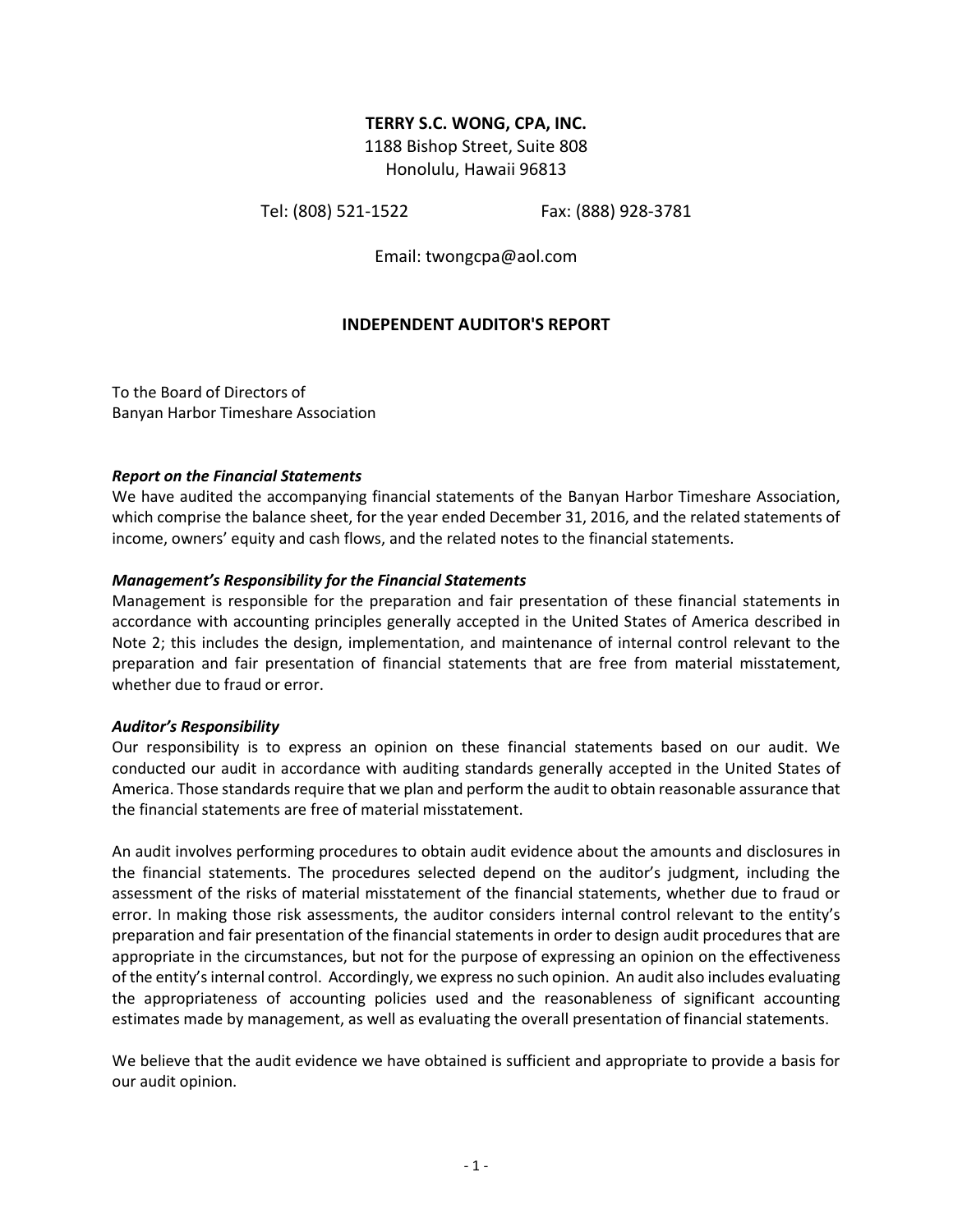#### *Opinion*

In our opinion, the financial statements referred to above present fairly, in all material respects, the financial position of the Banyan Harbor Timeshare Association for the year ended December 31, 2016, and the results of its operations and cash flows for the year then ended with conformity with accounting principles generally accepted in the United States of America.

#### *Disclaimer of Opinion on Required Supplementary Information*

Accounting principles generally accepted in the United States of America require that the information on future major repairs and replacements be presented to supplement the basic financial statements. Such information, although not a part of the basic financial statements, is required by the Financial Accounting Standard Board, who considers it to be an essential part of financial reporting for placing the basic financial statements in an appropriate operational, economic, or historical context. We have applied certain limited procedures to the required supplementary information in accordance with auditing standards generally accepted in the United States of America, which consisted of inquiries of management about the methods of preparing the information and comparing the information for consistency with management's responses to our inquiries, the basic financial statements, and other knowledge we obtained during our audit of the basic financial statements. We do not express an opinion or provide any assurance on the information because the limited procedures do not provide us with sufficient evidence to express an opinion or provide any assurance.

 $CPA$ ,  $TAC$ .

Terry S.C. Wong, CPA, Inc. Honolulu, Hawaii August 4, 2017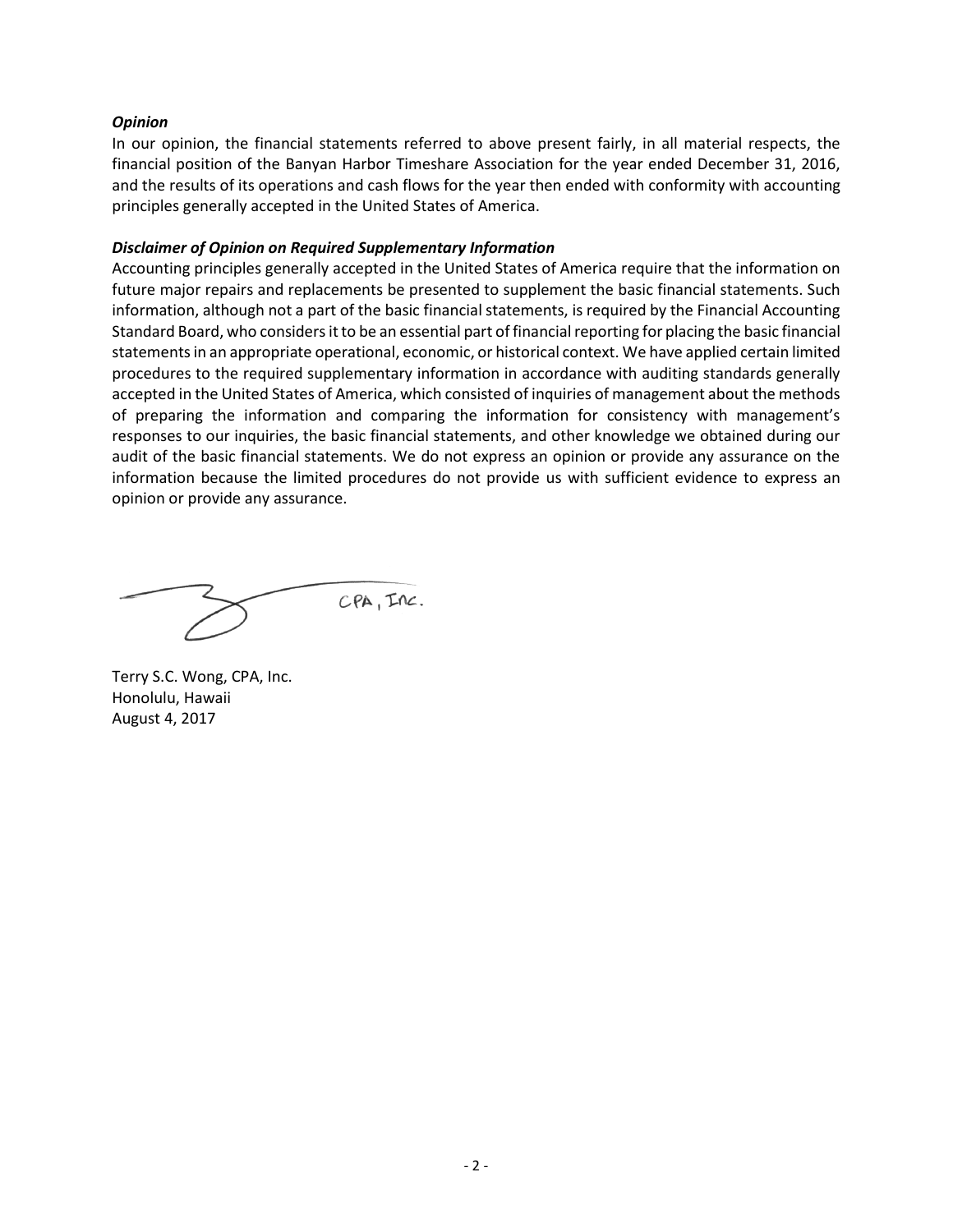# **BANYAN HARBOR TIMESHARE ASSOCIATION Balance Sheet December 31, 2016**

## ASSETS

| <b>Current Assets:</b>                      |             |
|---------------------------------------------|-------------|
| Cash - house fund                           | \$<br>1,500 |
| Cash - operating account                    | 68,596      |
| Cash - savings                              | 169,389     |
| Cash - F F & E reserve                      | 21,009      |
| <b>Total cash</b>                           | 260,494     |
| Receivables:                                |             |
| Owner receivables                           | 29,587      |
| Less: Allowance for doubtful accounts       | 5,366       |
| Net receivables                             | 34,953      |
| Intercompany - AOAO                         | 22,899      |
| Intercompany - Rental                       | 5,679       |
| Prepaid insurance                           | 18,248      |
| Prepaid other                               | 33,279      |
| \$<br><b>Total current assets</b>           | 375,552     |
| LIABILITIES AND MEMBERS' EQUITY             |             |
| <b>Current Liabilities:</b>                 |             |
| Accounts payable and accrued expenses       | 50,811      |
| Accrued payroll and related expenses        | 50,091      |
| Prepaid maintenance fees                    | 380,984     |
| Deferred income                             | 19,035      |
| <b>Total Current Liabilities</b>            | 500,921     |
| Members' equity                             |             |
| Special reserve                             | 3,864       |
| Operating                                   | (129, 233)  |
| Total members' equity                       | (125, 369)  |
| \$<br>Total liabilities and members' equity | 375,552     |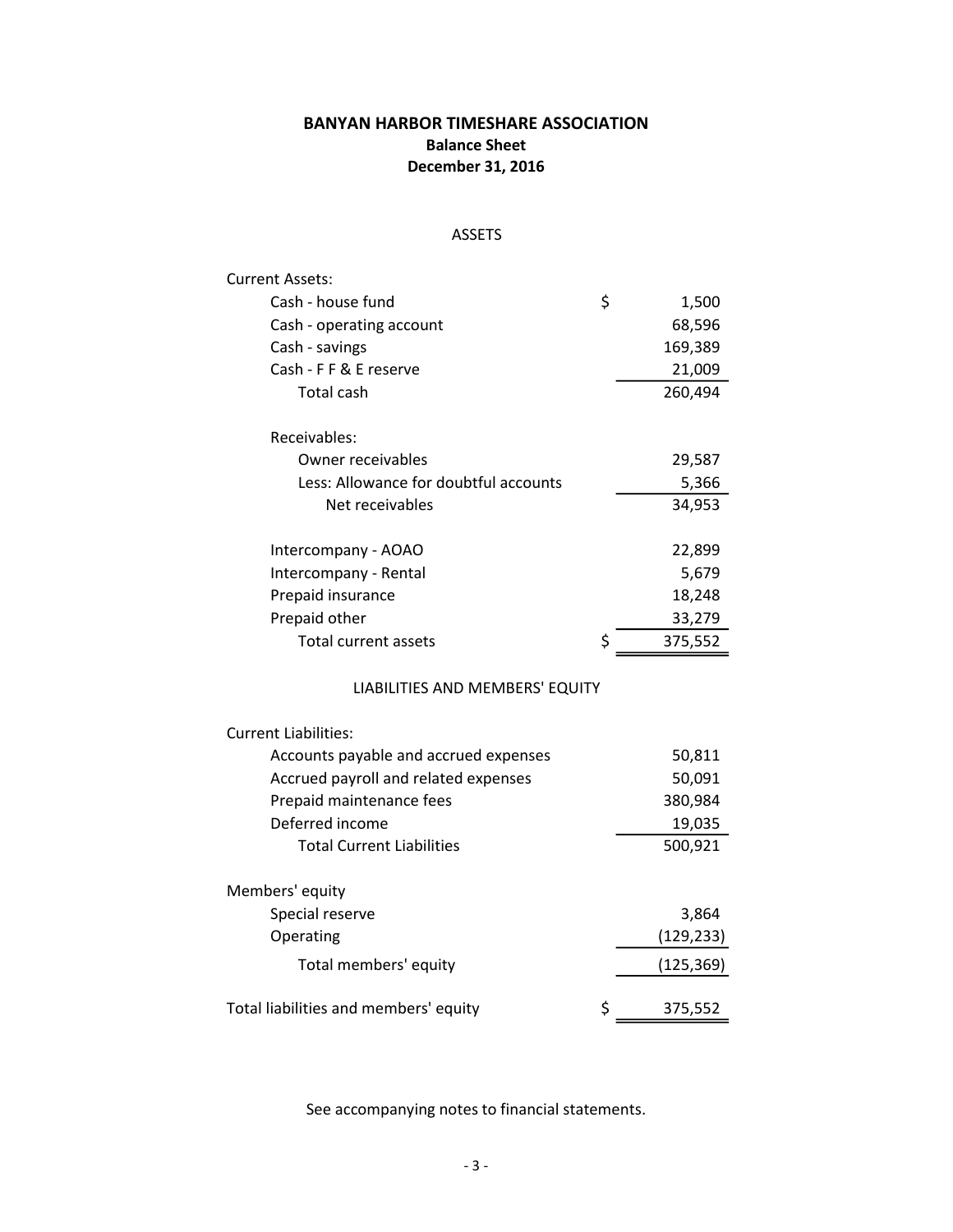## **BANYAN HARBOR TIMESHARE ASSOCIATION Statement of Revenue, Expenses, and Changes in Members' Equity For the Year Ended December 31, 2016**

|                                     | Operating |           | Special      |             |  |
|-------------------------------------|-----------|-----------|--------------|-------------|--|
|                                     |           | Fund      | Reserve Fund | Total       |  |
| Revenues:                           |           |           |              |             |  |
| Maintenance assessments             | \$        | 1,337,949 | \$           | \$1,337,949 |  |
| Special reserve                     |           |           | 210,600      | 210,600     |  |
| Amenities fees                      |           | 53,977    |              | 53,977      |  |
| Unit sale                           |           | 0         | 11,398       | 11,398      |  |
| Late charges and fines              |           | 9,187     |              | 9,187       |  |
| Interval transfer fees              |           | 2,380     |              | 2,380       |  |
| Other income                        |           | 875       |              | 875         |  |
| Interest income                     |           |           | 48           | 48          |  |
| <b>Total revenues</b>               |           | 1,404,368 | 222,046      | 1,626,414   |  |
| Expenses:                           |           |           |              |             |  |
| <b>Utilities</b>                    |           |           |              |             |  |
| Electricity                         |           | 108,432   |              | 108,432     |  |
| Telephone                           |           | 14,310    |              | 14,310      |  |
| Gas                                 |           | 12,554    |              | 12,554      |  |
| Wi-Fi                               |           | 10,696    |              | 10,696      |  |
| Repairs and maintenance             |           |           |              |             |  |
| Guest supplies                      |           | 8,938     |              | 8,938       |  |
| Carpet cleaning                     |           | 8,495     |              | 8,495       |  |
| Laundry                             |           | 5,823     |              | 5,823       |  |
| <b>Cleaning supplies</b>            |           | 5,737     |              | 5,737       |  |
| Miscellaneous repairs and purchases |           | 2,371     |              | 2,371       |  |
| Special reserve expenses            |           |           | 269,691      | 269,691     |  |
| Payroll and benefits                |           |           |              |             |  |
| Salaries and wages                  |           | 336,820   |              | 336,820     |  |
| Payroll insurance                   |           | 154,930   |              | 154,930     |  |
| Payroll taxes                       |           | 41,887    |              | 41,887      |  |
| Association dues                    |           | 318,628   |              | 318,628     |  |
| Bad debt expense                    |           | 74,000    |              | 74,000      |  |
| Real property tax                   |           | 64,877    |              | 64,877      |  |
| Property management fees            |           | 51,192    |              | 51,192      |  |
| General excise tax                  |           | 50,086    |              | 50,086      |  |
| Insurance                           |           | 30,692    |              | 30,692      |  |
| Administrative expenses             |           | 27,968    |              | 27,968      |  |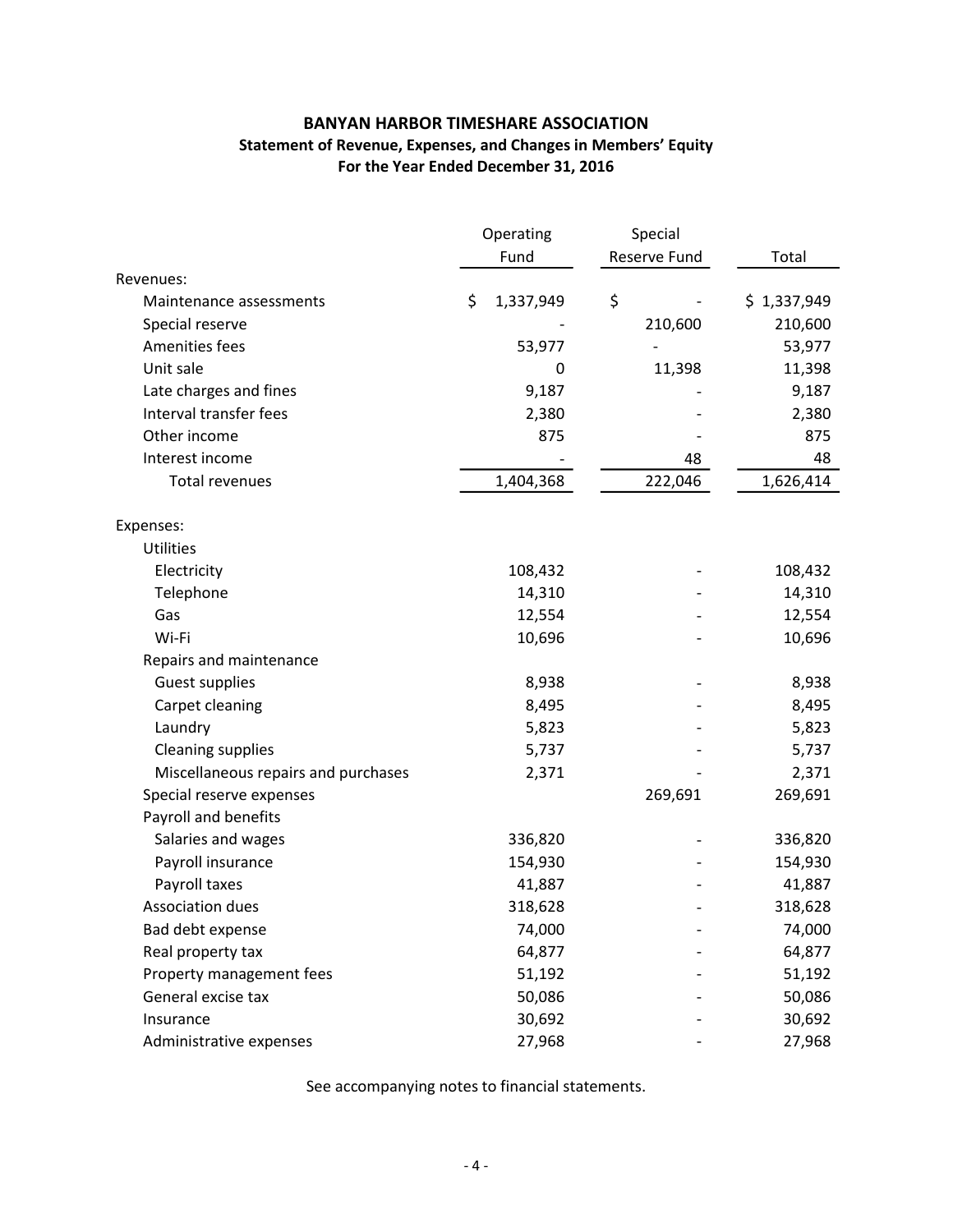## **BANYAN HARBOR TIMESHARE ASSOCIATION Statement of Revenue, Expenses, and Changes in Members' Equity For the Year Ended December 31, 2016 (Continued)**

| 20,885     |           | 20,885     |
|------------|-----------|------------|
| 11,589     |           | 11,589     |
| 10,642     |           | 10,642     |
| 6,132      |           | 6,132      |
| 1,377,684  | 269,691   | 1,647,375  |
| 26,684     | (47, 645) | (20, 961)  |
|            |           |            |
| (133, 247) | 28,839    | (104, 408) |
| (22, 670)  | 22,670    |            |
| (129, 233) | 3,864     | (125, 369) |
|            |           |            |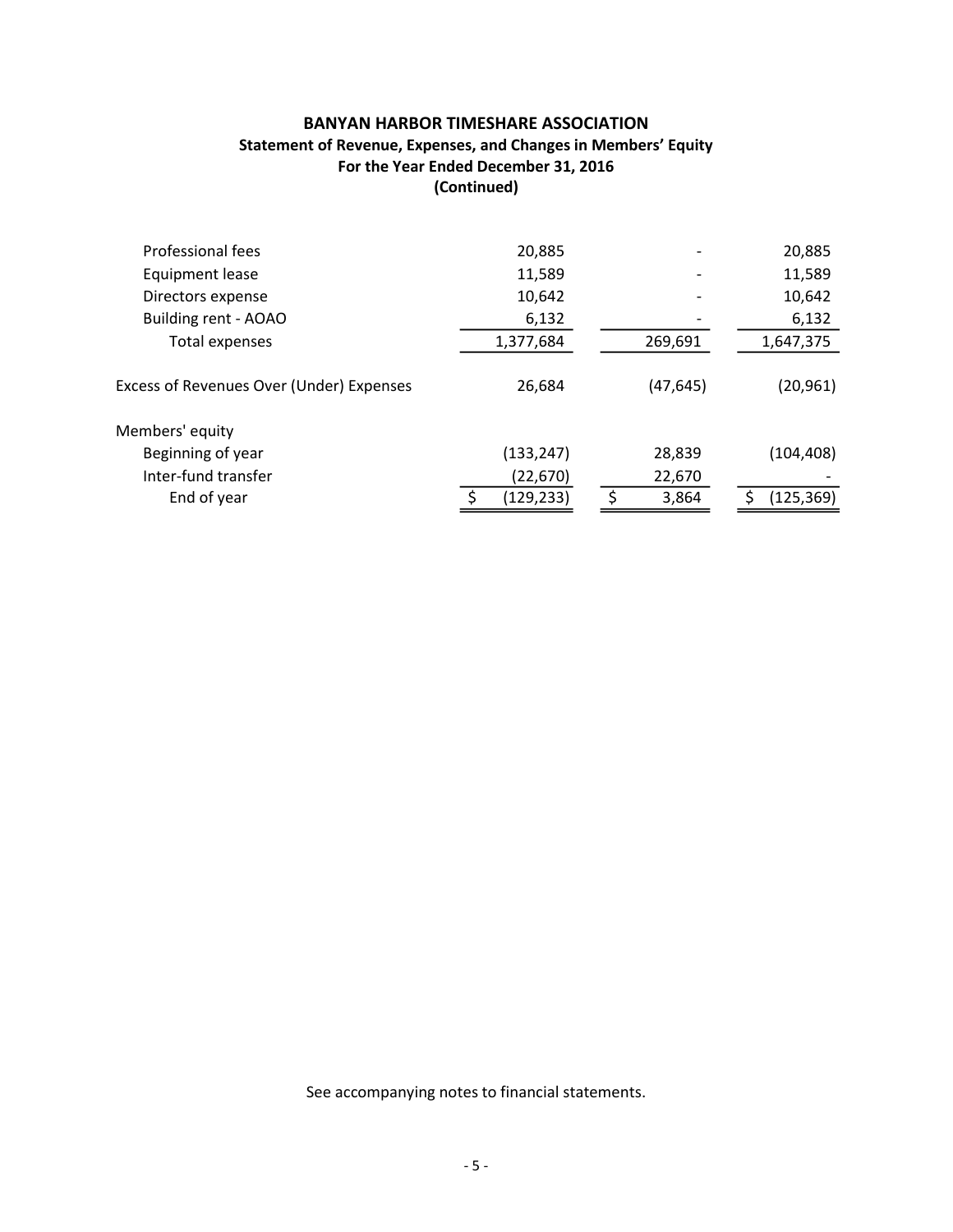# **BANYAN HARBOR TIMESHARE ASSOCIATION Statement of Cash Flows For the Year Ended December 31, 2016**

| Cash flows from operating activities:               |                 |
|-----------------------------------------------------|-----------------|
| Excess of revenues over (under) expenses            | \$<br>(20, 961) |
| Adjustments to reconcile excess of revenue over     |                 |
| (under) expenses to net cash provided by            |                 |
| (used in) operating activities:                     |                 |
| (Increase) decrease in current assets:              |                 |
| <b>Owners receivables</b>                           | (13,063)        |
| Intercompany - AOAO                                 | 11,464          |
| Intercompany - Rental                               | 30,663          |
| Prepaid insurance                                   | 1,208           |
| Prepaid other                                       | (19,042)        |
| Increase (decrease) in current liabilities:         |                 |
| Accounts payable and accrued expenses               | (1,821)         |
| Accrued payroll and related expenses                | 9,079           |
| Deferred maintenance fees                           | (19, 310)       |
| Deferred income                                     | 19,035          |
| <b>Total Adjustments</b>                            | 18,213          |
| Net Cash provided by (used in) operating activities | (2,748)         |
| Cash - beginning of year                            | 263,242         |
| Cash - end of year                                  | \$<br>260,494   |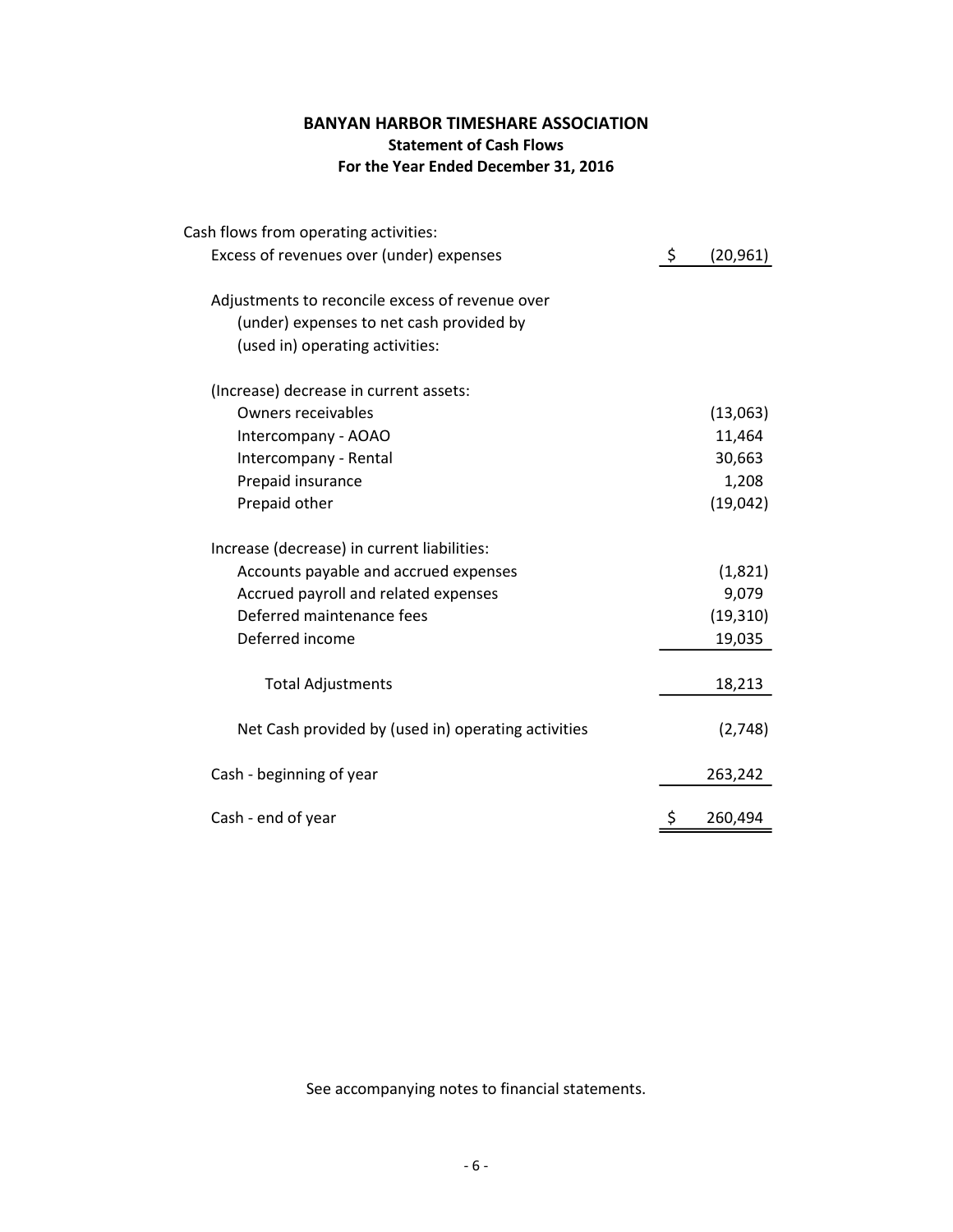## **BANYAN HARBOR TIMESHARE ASSOCIATION Notes to Financial Statements December 31, 2016**

#### NOTE 1 – NATURE OF ORGANIZATION

The Association is organized under the laws of the State of Hawaii for the purposes of providing for the management, maintenance and care of the apartments participating in the timeshare program at Banyan Harbor, located in Lihue, Kauai, Hawaii.

### NOTE 2 – SUMMARY OF SIGNIFICANT ACCOUNTING POLICIES

*Method of Accounting* – The financial statements are presented on the accrual method of accounting, in which revenues are recognized when earned and expenses when incurred, not necessarily when received or paid.

*Fund Accounting* – The Association's governing documents provide guidelines for managing its financial activities. To ensure compliance with limitations and restrictions on the use of financial resources, the Association uses fund accounting by separating operating funds from funds designated for future major repairs and replacements for accounting and reporting purposes.

Operating Fund – This fund is used to account for the financial resources available for the general operations of the association.

Reserve Fund – This fund is used to account for the financial resources available for future major repairs and replacements.

*Member Assessments* – Association members are subject to an assessment to provide funds for the Association's operating expenses, future capital acquisitions, and major repairs and replacements. The Association's policy is to retain legal counsel and place liens on properties of owners whose assessments are delinquent. Any excess assessment at year-end are retained by the Association for use in the succeeding year.

*Property and Equipment* - The Association capitalizes all property and equipment to which it has title or other evidence of ownership with the exception of real property directly associated with the units. Property and equipment acquired by the Association are recorded at cost*.*

*Use of Estimates* – The preparation of financial statements in conformity with generally accepted accounting principles, requires management to make estimates and assumptions. Such estimates affect the reported amounts of assets and liabilities. They also affect the disclosure of contingent assets and liabilities, at the date of the financial statements, and the reported amounts of revenues and expenses during the reporting period. Actual results could differ from those estimates.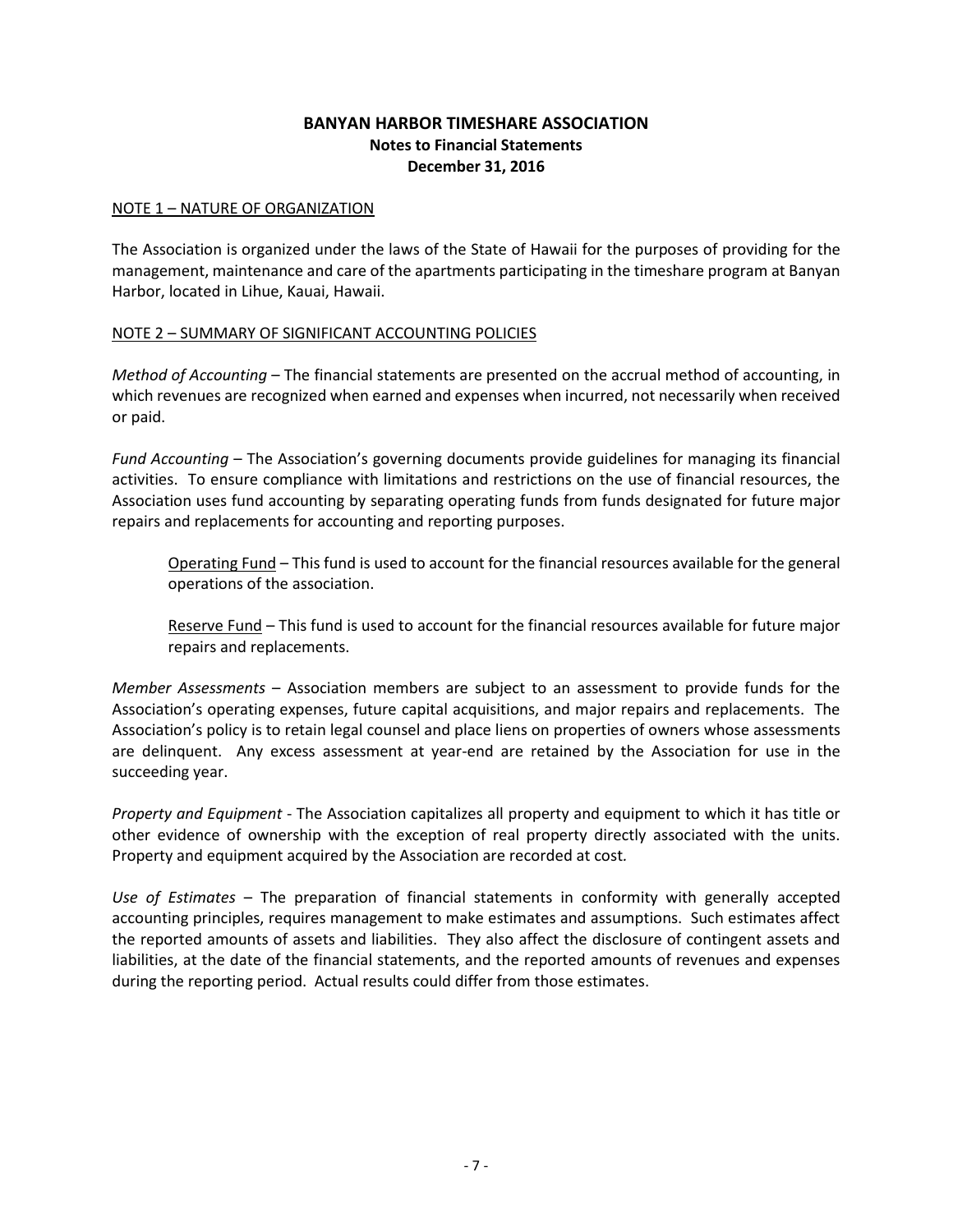## **BANYAN HARBOR TIMESHARE ASSOCIATION Notes to Financial Statements December 31, 2016 (Continued)**

#### NOTE 3 – FUTURE MAJOR REPAIRS AND REPLACEMENTS

The Association conducted a replacement reserve study in 2016. The table included in the unaudited Supplementary Information on Future Major Repairs and Replacements is based on this study. Funds are being accumulated for future major repairs and replacements are held in separate accounts and are generally not available for operating purposes. Actual expenditures may vary from the estimated future expenditures and the variations may be material; therefore, amounts accumulated in the replacement reserves may or may not be adequate to meet all future needs for major repairs and replacements. If additional funds are needed, the Board of Directors, on behalf of the Association may increase regular assessments, pass special assessments, or delay major repairs or replacements until funds are available. As of December 31, 2016, the balance in the replacement reserves was \$21,009.

#### NOTE 4 – RESERVE EXPENSES

Reserve expenses consisted of the following at December 31, 2016:

| Artwork                   | \$ | 4,947   |
|---------------------------|----|---------|
| <b>Bath Fixtures</b>      |    | 21,456  |
| <b>Building Repairs</b>   |    | 1,490   |
| Carpet                    |    | 6,202   |
| Drapery                   |    | 10,411  |
| Fans                      |    | 3,439   |
| Flatware                  |    | 7,508   |
| Furniture                 |    | 43,145  |
| <b>Heaters</b>            |    | 62      |
| Housekeeping              |    | 2,000   |
| <b>HVAC</b>               |    | 11,002  |
| <b>Interior Doors</b>     |    | 27,644  |
| <b>Interior Painting</b>  |    | 2,160   |
| Kitchen Fixtures          |    | 26,077  |
| Legal                     |    | 19,893  |
| Maintenance Labor         |    | 33,075  |
| <b>Reservation System</b> |    | 11,290  |
| <b>Televisions</b>        |    | 2,214   |
| Washer and Dryer          |    | 35,676  |
|                           | Ś. | 269,691 |

#### NOTE 5 - INCOME TAXES

For income tax purposes, the Association may elect annually to file either as an exempt association or as an association taxable as a corporation. As an exempt association, the Association's net assessment income would be exempt from income tax, but its interest income would be taxed. Electing to file as a corporation, the Association is taxed on its net income from all sources (to the extent not deferred) at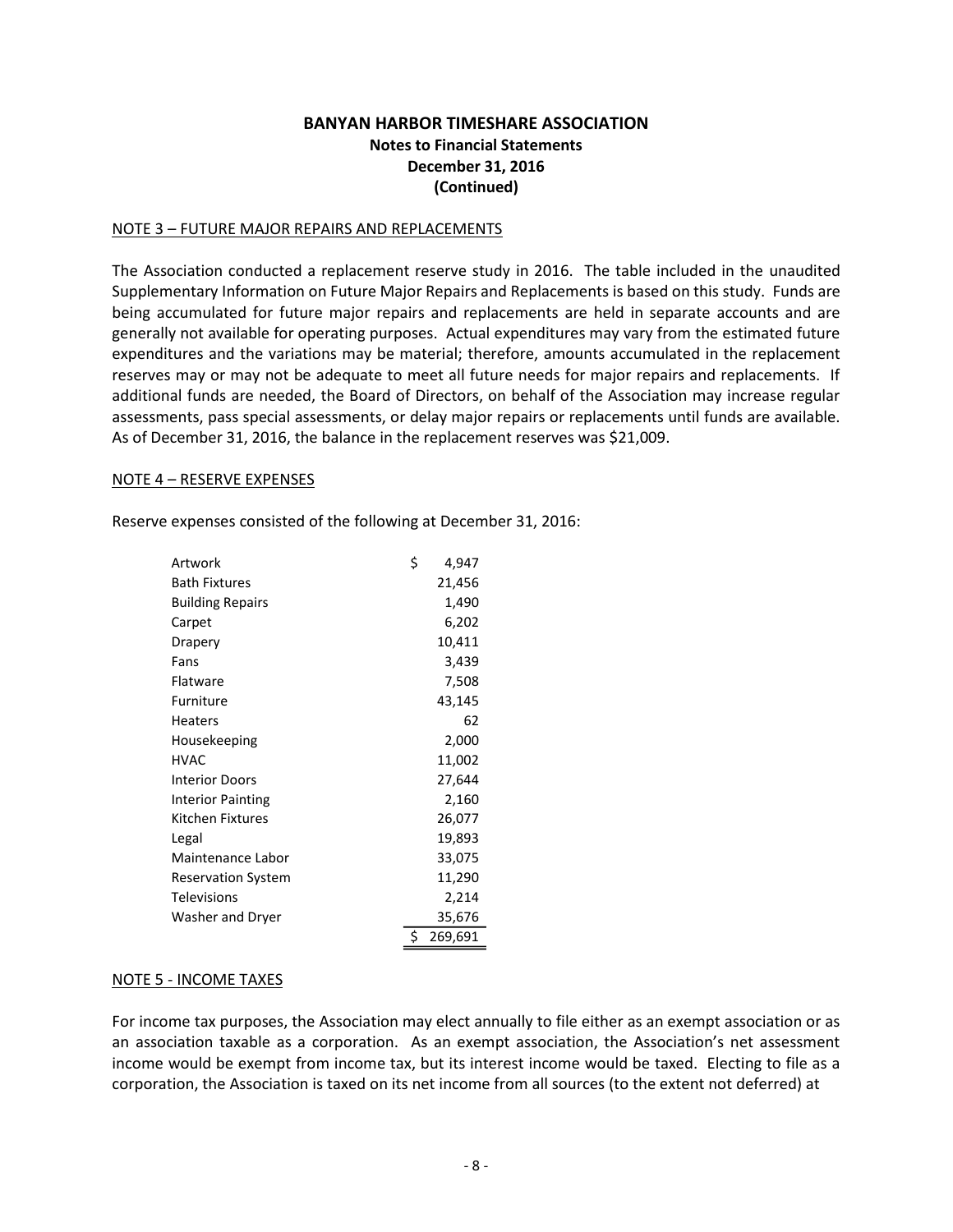## **BANYAN HARBOR TIMESHARE ASSOCIATION Notes to Financial Statements December 31, 2016 (Continued)**

#### NOTE 5 - INCOME TAXES (CONTINUED)

normal corporate rates after corporate exemption, subject to the limitation that operating expenses are deductible only to the extent of income from members. The Association's federal and state tax returns for the past three years remain subject to examination by the taxing authorities.

#### NOTE 6 – COMMITMENTS

The Association has various contract services including property management.

#### NOTE 7 – SUBSEQUENT EVENTS

In preparing these financial statements, the Association has evaluated events and transactions for potential recognition or disclosure through August 4, 2017, the date the financial statements were available to be issued.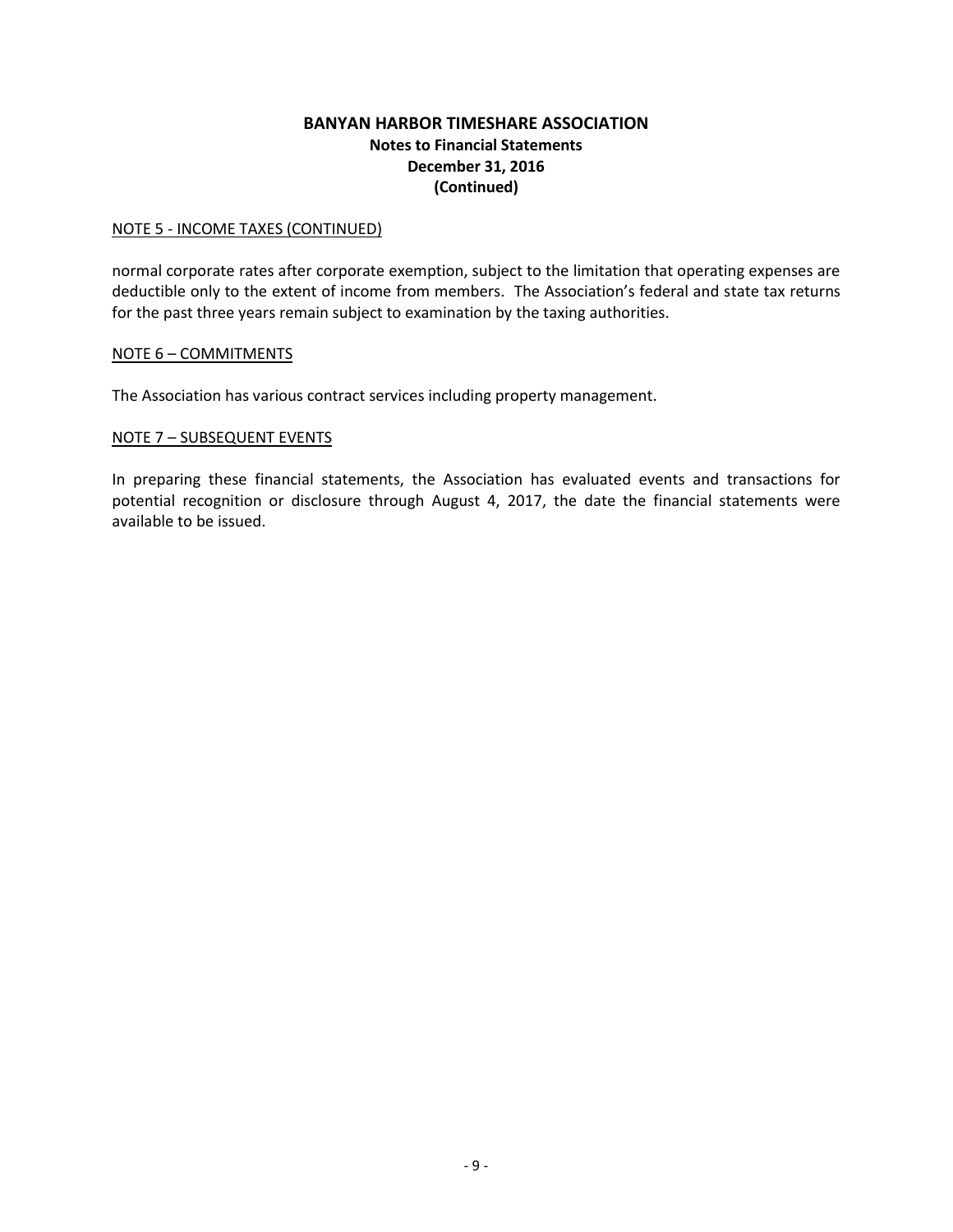#### **TERRY S.C. WONG, CPA, INC.**

1188 Bishop Street, Suite 808 Honolulu, Hawaii 96813

Tel: (808) 521-1522 Fax: (888) 928-3781

Email: twongcpa@aol.com

## **INDEPENDENT AUDITOR'S REPORT ON SUPPLEMENTAL INFORMATION**

To the Board of Directors of Banyan Harbor Timeshare Association

We have audited the accompanying financial statements of the Banyan Harbor Timeshare Association, which comprise the balance sheet, for the year ended December 31, 2016, and the related statements of income, owners' equity and cash flows, and the related notes to the financial statements, and our report thereon dated August 4, 2017, expressed an unqualified opinion on those financial statements.

Accounting principles generally accepted in the United States of America require that supplemental information on future major repairs and replacements be presented to supplement the basic financial statements. Such information, although not part of the basic financial statements, is required by the Financial Accounting Standards Board, who considers it to be an essential part of financial reporting for placing the basic financial statements in an appropriate operational, economic, or historical context. We have applied certain limited procedures to the required supplemental information in accordance with auditing standards generally accepted in the United States of America, which consisted of inquires of management about the methods of preparing the information and comparing the information for consistency with management's responses to our inquiries, the basic financial statements, and other knowledge we obtained during our audit of the basic financial statements. We do not express an opinion or provide any assurance on the information because the limited procedures to not provide us with sufficient evidence to express an opinion or provide and assurance.

 $CPA$ ,  $TAC$ .

Terry S.C. Wong, CPA, Inc. Honolulu, Hawaii August 4, 2017